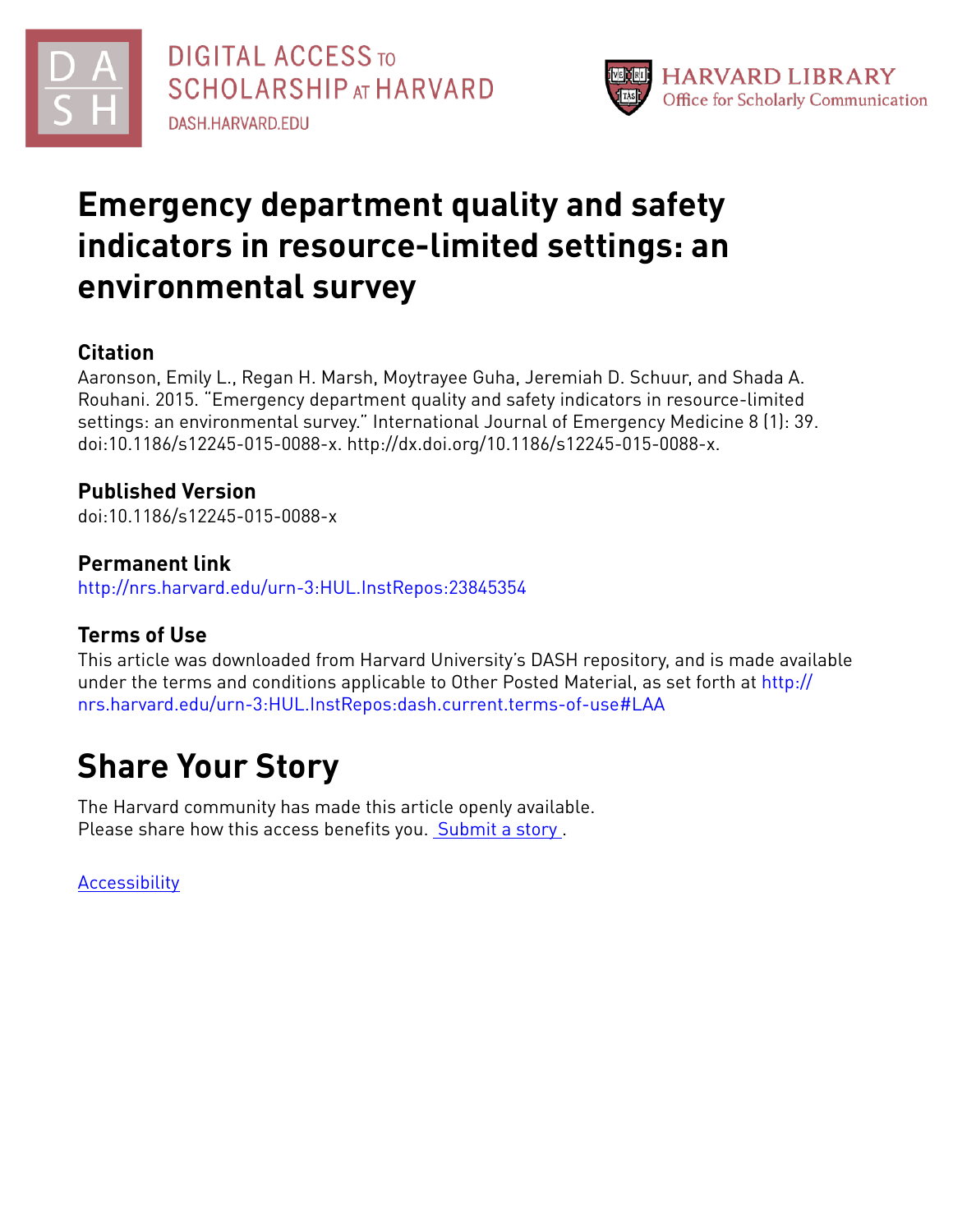## **ORIGINAL RESEARCH CONSUMING ACCESS**



# Emergency department quality and safety indicators in resource-limited settings: an environmental survey

Emily L. Aaronson<sup>1,2,3,5\*</sup>, Regan H. Marsh<sup>1,3</sup>, Moytrayee Guha<sup>4</sup>, Jeremiah D. Schuur<sup>1,3</sup> and Shada A. Rouhani<sup>1,3</sup>

### Abstract

Background: As global emergency care grows, practical and effective performance measures are needed to ensure high quality care. Our objective was to systematically catalog and classify metrics that have been used to measure the quality of emergency care in resource-limited settings.

Methods: We searched MEDLINE, Embase, CINAHL, and the gray literature using standardized terms. The references of included articles were also reviewed. Two researchers screened titles and abstracts for relevance; full text was then reviewed by three researchers. A structured data extraction tool was used to identify and classify metrics into one of six Institute of Medicine (IOM) quality domains (safe, timely, efficient, effective, equitable, patient-centered) and one of three of Donabedian's structure/process/outcome categories. A fourth expert reviewer blinded to the initial classifications re-classified all indicators, with a weighted kappa of 0.89.

Results: A total of 1705 articles were screened, 95 received full text review, and 34 met inclusion criteria. One hundred eighty unique metrics were identified, predominantly process (57 %) and structure measures (27 %); 16 % of metrics were related to outcomes. Most metrics evaluated the effectiveness (52 %) and timeliness (28 %) of care, with few addressing the patient centeredness (11 %), safety (4 %), resource-efficiency (3 %), or equitability (1 %) of care.

**Conclusions:** The published quality metrics in emergency care in resource-limited settings primarily focus on the effectiveness and timeliness of care. As global emergency care is built and strengthened, outcome-based measures and those focused on the safety, efficiency, and equitability of care need to be developed and studied to improve quality of care and resource utilization.

### Background

The increasing burden of trauma and non-communicable diseases in low- and middle-income countries (LMICs) has emphasized the need for effective emergency care to alleviate the morbidity and mortality associated with acute illness and injury [[1](#page-6-0)–[4](#page-6-0)]. This has led international organizations, including the World Bank, World Health Organization, and United Nations Children's Fund, to

<sup>2</sup>Harvard Affiliated Emergency Medicine Residency, Brigham and Women's Hospital/Massachusetts General Hospital, Boston, MA, USA Full list of author information is available at the end of the article

place substantial emphasis on the development and strengthening of systems of emergency care in resourcelimited settings [\[4](#page-6-0)–[6\]](#page-6-0).

As emergency care in LMICs expands, there is a growing need to measure and improve the quality and safety of this care. Well-developed quality assurance systems currently exist in high-income countries [\[7](#page-6-0), [8\]](#page-6-0), where the development and use of quality indicators has led to major improvements in the standard of emergency care provided [[9\]](#page-6-0). While systematic performance measurement is the foundation of quality health care [\[10\]](#page-6-0), quality and safety indicators used in developed countries may not be appropriate in resource-limited settings [\[9](#page-6-0), [11\]](#page-6-0). Indeed, little is known about the metrics being used to measure emergency care in LMICs, and to our knowledge, no study has cataloged which metrics are being used. This



© 2015 Aaronson et al. Open Access This article is distributed under the terms of the Creative Commons Attribution 4.0 International License ([http://creativecommons.org/licenses/by/4.0/\)](http://creativecommons.org/licenses/by/4.0/), which permits unrestricted use, distribution, and reproduction in any medium, provided you give appropriate credit to the original author(s) and the source, provide a link to the Creative Commons license, and indicate if changes were made.

<sup>\*</sup> Correspondence: [eaaronson@partners.org](mailto:eaaronson@partners.org)

Prior presentationThis study was presented at the Society of Academic Emergency Medicine's Annual Meeting in May 2014 and published as an abstract in Academic Emergency Medicine, Vol. 21, N0. 5, Suppl. S1, p S14. <sup>1</sup>Department of Emergency Medicine, Brigham and Women's Hospital, 75 Francis Street, Boston, MA 02115, USA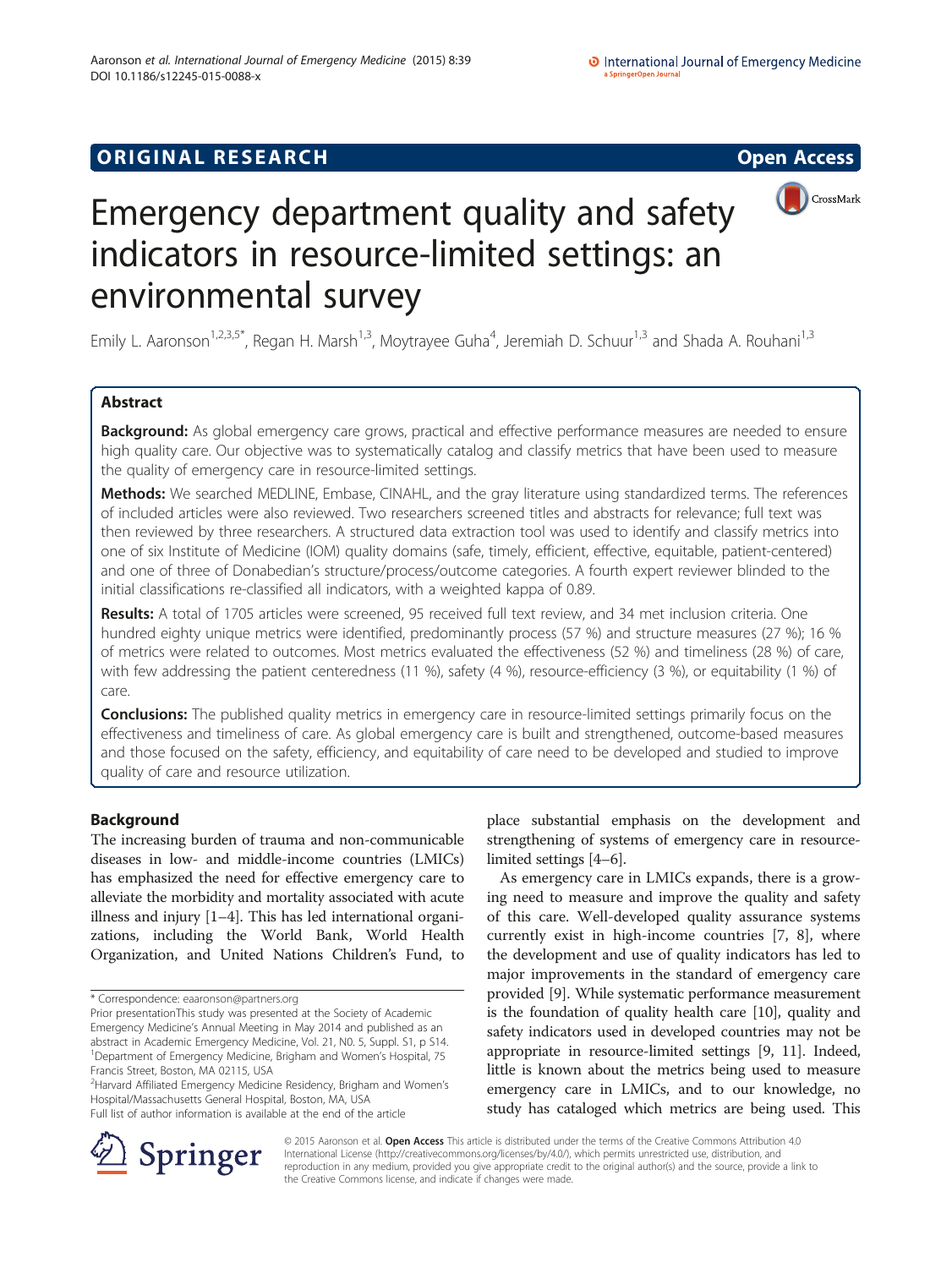limits the ability of emergency departments (EDs) in lowresource settings to implement quality assurance programs.

The objective of this systematic review is to catalog and classify existing performance metrics that have been used to measure the quality of ED care in resourcelimited settings.

#### Methods

#### Search strategy

A medical librarian searched MEDLINE, Embase, and CINAHL from the earliest available date to September 30, 2013. The following search terms were used: quality, quality assurance, quality indicators, utilization review, combined with any of the following: emergency, emergency medical services, emergency service, accident and emergency, emergency department, and any of the following: developing countries, third world, and resource limited (or low or poor). The search was restricted to English language articles.

The gray literature was searched through an internetbased search of the websites of relevant international and emergency medicine organizations such as the World Bank, International Federation for Emergency Medicine, International Medical Corps and United Nations, as well as a Google search using combinations of the following terms: quality, quality assurance, quality indicators (or measures), performance indicators (or measures), safety indicators (or measures), combined with any of the following: emergency, emergency medicine, emergency medical care, emergency services, emergency unit (or department), and any of the following: developing, resource-limited, and low- or middle-income countries.

#### Article selection

Studies were eligible for inclusion if they were conducted in a low- or middle-income country, as defined by the World Bank classification system [\[12\]](#page-6-0), and addressed quality markers, indicators, or metrics for care in an ED or emergency unit. Studies conducted in multiple countries were included if one or more of the countries was a LMIC. A metric was defined as a performance measure that assessed a predefined quality standard. If an article analyzed the quality of care in the hospital as a whole, including the ED, the article was included only if the article separately reported metrics measured in the ED. Studies of prehospital care, emergency obstetrics, and secondary injury prevention were excluded. If a study included both prehospital and inhospital metrics, it was included only if the in-hospital metrics were separately listed.

Articles were excluded if they were opinions or review articles that did not feature original data. Articles that described potential indicators, but did not implement them or measure them, were also excluded, as the focus of the present review was on indicators that have been previously utilized.

One author (ELA) initially reviewed the titles and abstracts of all articles identified by the search terms to exclude all clearly ineligible articles. The remaining titles and abstracts were re-reviewed by two authors (ELA and SAR), and a consensus was reached to create a list of potentially relevant articles. The full text articles were then reviewed by three authors (ELA, SAR, and RHM) to confirm eligibility. Given the limited literature on this topic, articles were not excluded based on quality of the study or publication.

#### Data extraction and analysis

Three authors (ELA, SAR, and RHM) reviewed the full text of all relevant articles using a standardized form to extract individual quality metrics and study details. If a study examined both ED and hospital care, only the ED metrics were included. However, if a study looked exclusively at care within the ED, but included metrics or outcomes that occurred after the ED stay, such as mortality, these metrics were included.

For ease of comparison, certain structural metrics were collapsed into predefined categories. For example, metrics examining availability of specific medications were combined into a single metric by predefined medication class.

Once extracted, each metric was categorized by a predefined matrix based on the IOM framework of healthcare quality (Table 1) [\[13](#page-6-0)]. These were then further classified into the Donabedian framework of health care consisting of causally linked and measurable categories (Table [2\)](#page-3-0) [\[14](#page-6-0)].

Each quality metric was assigned to only one domain. A fourth author (JDS) then independently reviewed and classified the extracted quality metrics, with a weighted kappa of 0.89.

Table 1 The Institute of Medicine framework of healthcare quality

| Safety               | Avoiding injuries to patients from the care that is<br>intended to help them                                                                                    |  |
|----------------------|-----------------------------------------------------------------------------------------------------------------------------------------------------------------|--|
| <b>Fffective</b>     | Providing services based on scientific knowledge to all<br>who could benefit and refraining from providing<br>services to those not likely to benefit           |  |
| Patient-<br>centered | Providing care that is respectful and responsive to<br>individual patient preferences, needs, and values                                                        |  |
| Timely               | Reducing waits and sometimes harmful delays for both<br>those who receive and those who give care                                                               |  |
| Ffficient            | Avoiding waste, including waste of equipment, supplies,<br>ideas, and energy                                                                                    |  |
| Equitable            | Providing care that does not vary in quality because of<br>personal characteristics such as gender, ethnicity,<br>geographic location, and socioeconomic status |  |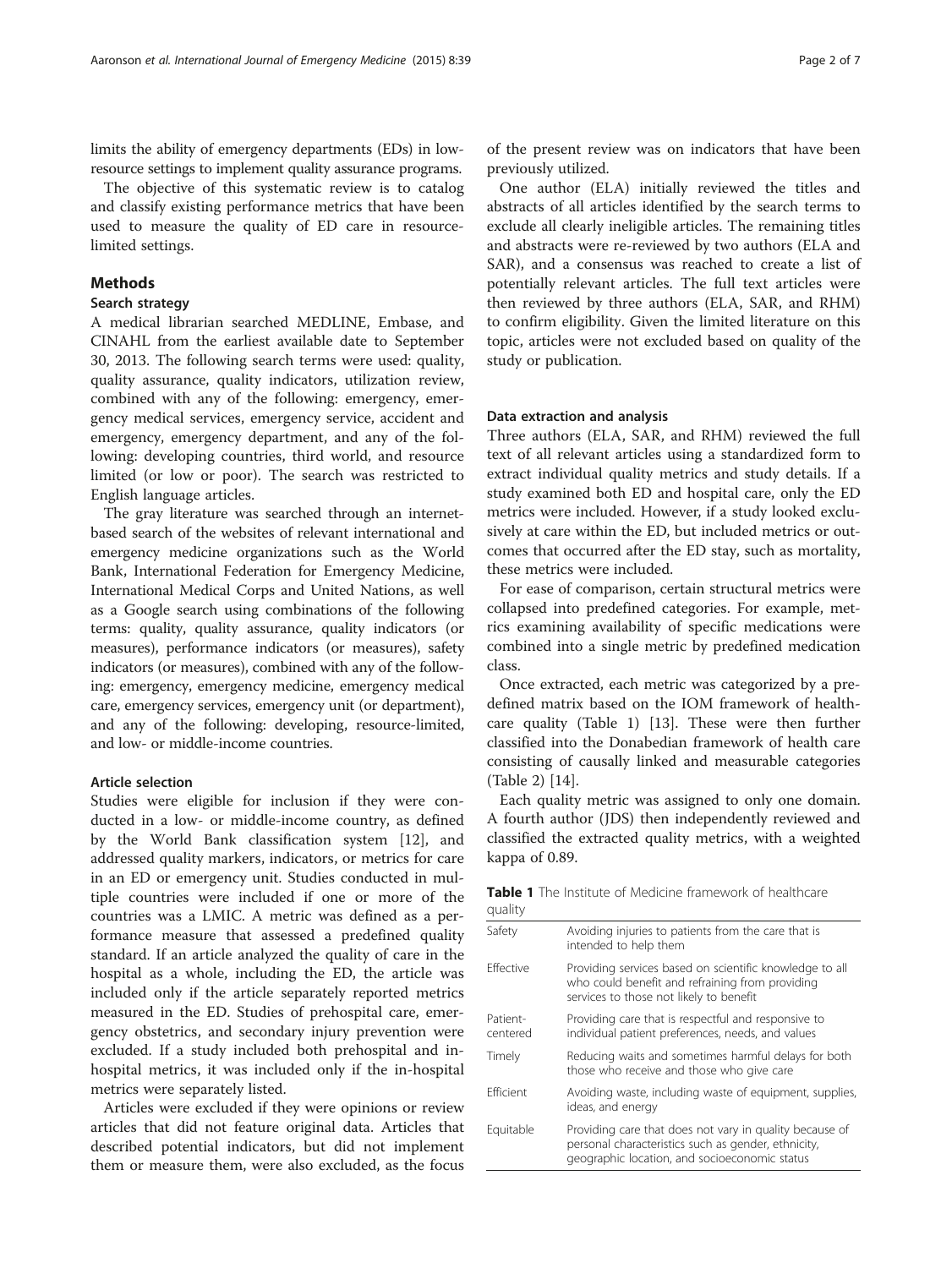<span id="page-3-0"></span>Aaronson et al. International Journal of Emergency Medicine (2015) 8:39 Page 3 of 7

| Table 2 Donabedian framework of health care |
|---------------------------------------------|
|---------------------------------------------|

| Structure The human, physical, and financial resources available to<br>provide health care |
|--------------------------------------------------------------------------------------------|
| Process The care or health service provided to the patient                                 |
| Outcome The resulting effect on the health of the patient or<br>population                 |

#### Articles applying the WHO/IATSIC guidelines

Several studies used the indicators in the World Health Organization (WHO) and International Association for Trauma and Intensive Care (IATSIC) Guidelines for Essential Trauma Care. These guidelines offer a toolkit of over 200 metrics for the internal assessment of trauma care at the hospital level, focused on human resources (staffing and training) and physical resources (infrastructure, equipment, and supplies). While the guidelines reference emergency care, they are intended to assess specifically trauma capacity of a hospital as a whole, which was not the present focus of this review. A number of studies have been performed applying the WHO/IATSIC indicators, and thus including them in the primary analysis would have disproportionately weighted the indicators of this study. Therefore, quality indicators found in this group of articles were examined separately. Only reported metrics from each study were extracted.

#### Results

The literature search identified 1705 titles (Fig. 1). Of these, 97 were eligible for full text review. Two articles could not be located, after exhaustive search by a trained medical librarian. Of the 95 reviewed, 30 met inclusion criteria. The references of included articles were also reviewed, yielding an additional 4 articles for inclusion. In total, 34 articles were included, 6 of which reported the implementation of the WHO/IATSIC guidelines [[15](#page-6-0)–[49](#page-7-0)]. The summary characteristics of the non-WHO/ IATSIC included articles are listed in Table [3](#page-4-0). Detailed descriptions of each article included are listed in the Additional file [1](#page-5-0).

Excluding the WHO/IATSIC articles that were analyzed separately, 180 quality metrics were extracted from the remaining 28 articles, including 129 unique indicators. The majority of all reported measures were not disease-specific ( $n = 126$ ; 70 %) but focused on metrics that applied to patients with a variety of diseases. The 54 measures that were disease-specific focused on illnesses related to the following: respiratory  $(n = 23)$ , systemic states  $(n = 9)$ , hematologic  $(n = 7)$ , circulatory and cardiovascular (*n* = 6), neurologic (*n* = 4), trauma (*n* = 2), endocrine, metabolic and nutritional disease  $(n = 1)$ , fluid and electrolyte disorders  $(n = 1)$ , and gastrointestinal diseases  $(n = 1)$ .

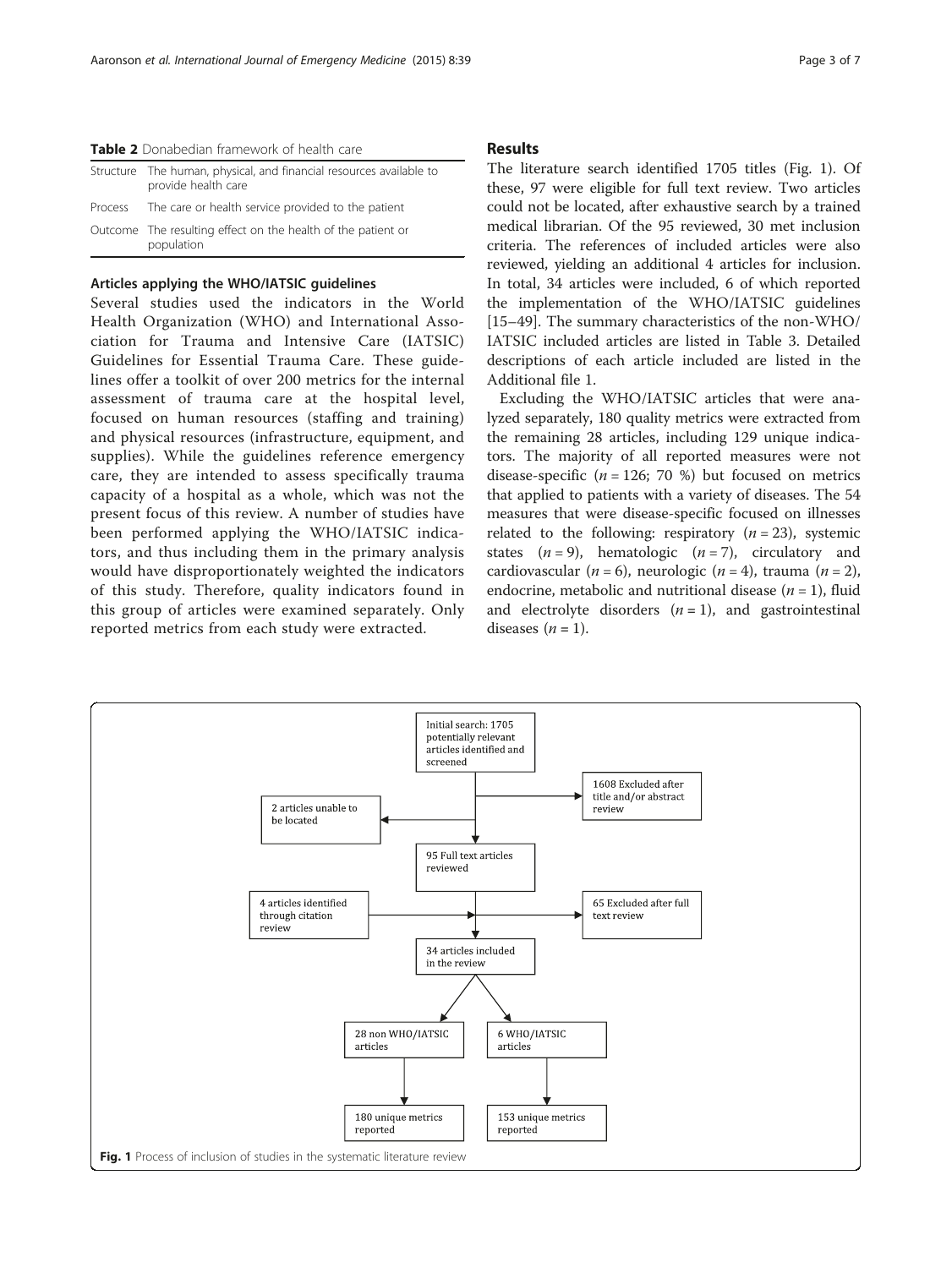Most metrics were process ( $n = 102$ ; 57 %) and structure measures ( $n = 49$ ; 27 %). Only 16 % ( $n = 29$ ) were related to outcomes (Table 4). Regarding the IOM domains, most metrics evaluated the effectiveness of care  $(n = 94; 52 \%)$ . These were predominantly markers of effective processes, such as adherence to a full physical exam and appropriate test ordering, or of effective structures such as the availability of essential supplies. A small number dealt with the effectiveness of outcomes, such as mortality. Metrics assessing timeliness of care  $(n = 51; 28 \%)$  dealt primarily with processes such as time to provider and outcomes such as length of stay. Few metrics addressed patient-centered care  $(n = 20; 11 \%)$ ; those that did looked primarily at patient satisfaction. Seven percent  $(n = 14)$  of metrics addressed the safety of care and focused on complications of care and the appropriate use of medications. Resource-efficient ( $n = 5$ ; 3 %) and equitable ( $n = 2$ ; 1 %) measures were rare.

Among the articles that implemented the WHO/IAT-SIC surveys, 336 metrics were extracted. Many of these were repeated within articles; a total of 153 unique metrics were identified. The majority of the metrics were related to the effectiveness of the structure of care  $(n = 141; 92 \%)$ . The remaining metrics dealt with safe structure ( $n = 7$ ; 5 %), safe process ( $n = 4$ ; 2 %), and efficient process  $(n = 1; 1 \%)$ .

#### **Discussion**

Number of articles

The EM quality literature provides strong evidence that quality improvement programs can improve quality of care and patient outcomes [[7, 8](#page-6-0), [49\]](#page-7-0). Understanding that improvement requires measurement [\[7, 8](#page-6-0)], the availability of applicable measures for emergency care in LMICs is essential. While there has been dramatic growth in the delivery of emergency care in LMICs over the last decade, little is known about the quality of care or how to evaluate it.

Through a rigorous search strategy and structured data extraction, this systematic review collected and analyzed published ED quality metrics in LMICs. Our data show that only a limited number of metrics have been reported, the majority of which focus on structures or processes of care, rather than on patient outcomes. The limited metrics suggest a pressing need to develop and implement performance measures that reflect the spectrum of emergency care in LMICs.

Our study shows that when applying a structured framework for quality metrics to the over 150 metrics currently used to measure the quality of emergency care in LMICs, these metrics do not achieve balance. The majority of these metrics are focused on process and structure, likely reflecting the greater availability of data in these domains. Process metrics, making up over half of all metrics reported in our study, were predominantly centered on operational measures looking at the effectiveness and timeliness of ED processes. Although literature in high-income countries suggests that the most successful performance measures for quality improvement are outcome metrics related to ED time intervals (length of stay, arrival to assessment/admission) and patient centeredness (72-h ED returns, patients who left without being seen) [[8](#page-6-0), [50, 51](#page-7-0)], we found that only 16 % of metrics in LMICS were outcome based. Even fewer

Table 4 Frequency of indicators extracted from non-WHO/IATSIC studies, classified by Donabedian and Institute of Medicine domains

|                  | Structure<br>$n$ (% of total) | Process<br>$n$ (% of total) | Outcome<br>$n$ (% of total) | Total<br>$n$ (% of total) |  |  |
|------------------|-------------------------------|-----------------------------|-----------------------------|---------------------------|--|--|
|                  |                               |                             |                             |                           |  |  |
| Effective        | 39 (22 %)                     | 48 (27 %)                   | 7(4%)                       | 94 (52 %)                 |  |  |
| Patient-centered | $4(2\%)$                      | 3(2%)                       | 13 (7 %)                    | 20 (11 %)                 |  |  |
| Timely           | $4(2\%)$                      | 40 (22 %)                   | 7(4%)                       | 51 (28 %)                 |  |  |
| Safe             | 1(1%)                         | 5(3%)                       | 2(1%)                       | 8 (4 %)                   |  |  |
| Efficient        | $0(0\%)$                      | 5(3%)                       | $0(0\%)$                    | 5(3%)                     |  |  |
| Equitable        | $(1\% )$                      | 1(1%                        | $0(0\%)$                    | 2(1%)                     |  |  |
| Total            | 49 (27 %)                     | 102 (57 %)                  | 29 (16 %)                   | 180 (100 %)               |  |  |
|                  |                               |                             |                             |                           |  |  |

<span id="page-4-0"></span>Table 3 Summary characteristics of articles (each country is counted individually in multinational studies)

Low-income 7 Low-middle income 20 Upper-middle income 17

Europe and Central Asia 2 Middle East and North Africa 3 East Asia and Pacific 8 Latin America and the Caribbean 8 South Asia 11 Sub-Saharan Africa 12

Country income level

Region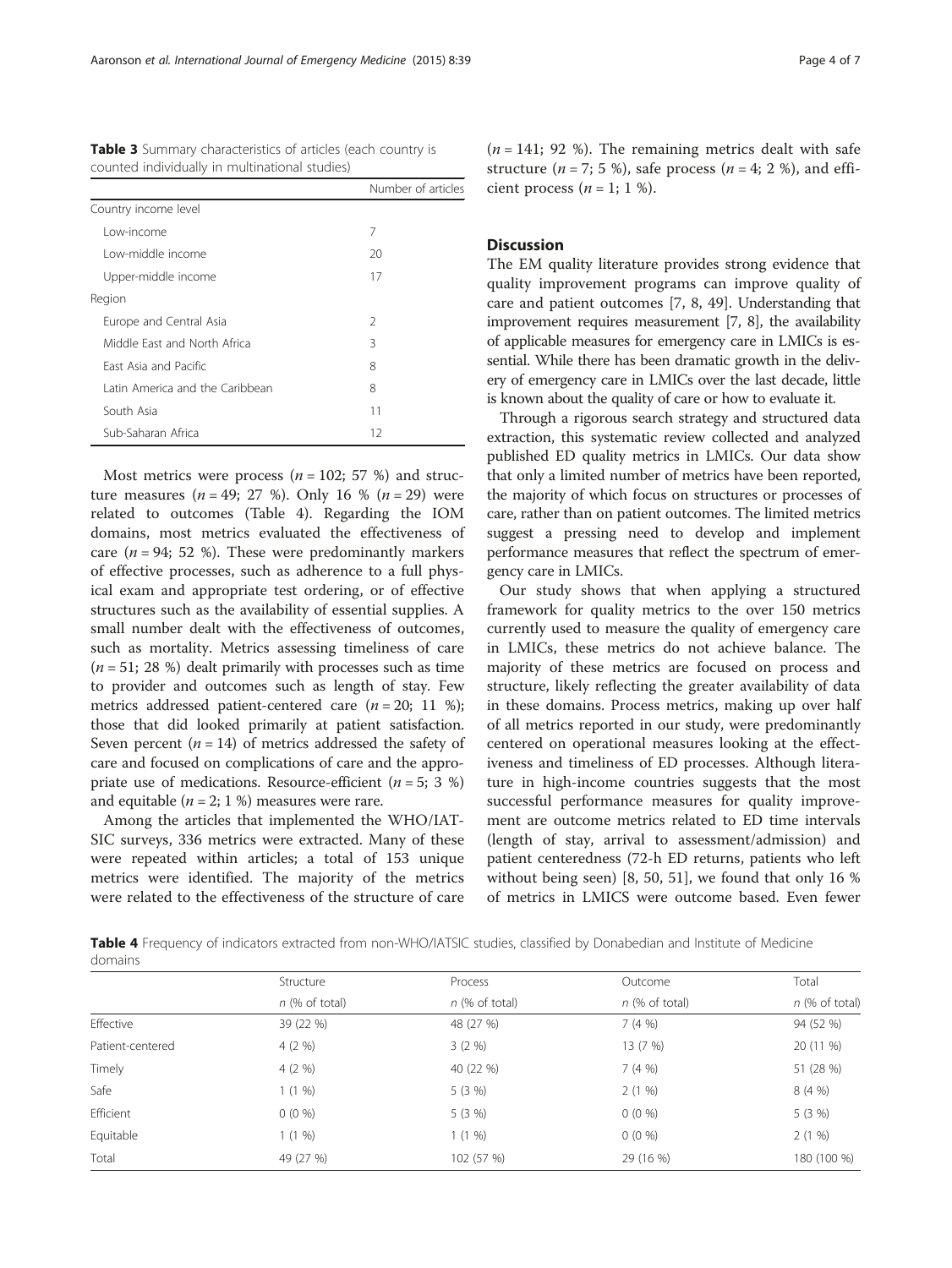<span id="page-5-0"></span>(11 %) were patient-centered. Future work is needed to analyze why patient-centered and outcome indicators have not yet been implemented and to develop contextually appropriate measures.

It is interesting to note that few resource-efficient metrics were reported. EDs in LMICs are increasingly facing the pressures of high patient volumes, limited resources, and an ever-high burden of disease [[52](#page-7-0)]. Given this landscape, it is essential that the care being delivered is resource-efficient and high quality. Unlike in high-income settings, where individual providers typically do not face resource constraints, in a low-resource setting, the use of an expensive medication or lab test on one patient may consume the resources needed to treat the next. The limited resources and significant unmet need for health care in LMICs make it essential that care is both efficient and equitable. The ability to provide more with less is inherently tied to the ability to create streamlined processes and efficiency in both operations and supply-chain management. The WHO has noted that health systems in low-income countries have the greatest potential for increasing efficiency with minimal investment [\[53, 54](#page-7-0)]. Our study suggests the need to identify metrics that can measure these efficiencies and contribute to their improvement.

Prior efforts have been made to identify feasible quality metrics in emergency care. In addition to metrics which came out of the International Federation of Emergency Medicine's Symposium for Quality and Safety, an expert consensus study conducted in South Africa identified 58 performance indicators that they deemed to be feasible to measure in low-resource settings (37 structure based, 20 process based, and 1 outcome based) [[52](#page-7-0), [55](#page-7-0)]. Our study shows that few of these are being reported currently. Only 20 of the proposed measures (34 %) were identified in our review (11 structural measures, 4 process measures in the non-WHO/IATSIC studies, and an additional 5 structural measures in the WHO/IATSIC studies). This suggests that there are a large number of potentially feasible quality indicators that are not being studied in LMICs. Future research should examine the reasons for this discrepancy and either modify these metrics or support their implementation as needed.

While the metrics identified in this review have all been successfully measured in LMICs, the ease of measurement is not compared or documented. The well-documented barriers that exist to measure these metrics in developed countries are likely more significant in LMICs. Lack of senior management with strong commitment or training in quality improvement methods, limited resources to collect and analyze data, and a lack of clarity around which metrics are most important have all been noted to limit institutional abilities to effectively measure the quality of care [\[7](#page-6-0)]. These challenges are magnified in LMICs,

particularly within EDs, as emergency medicine is in its nascency in many countries.

#### **Limitations**

The study was limited to English language articles and may have missed metrics reported in the non-English language literature. Although our search terms were broad, there may be articles using different terms that we did not capture. Similarly, it will not capture unpublished metrics currently in use. There are no standardized definitions for the classification of metrics in the IOM and Donabedian domains, resulting in a degree of subjectivity in their classification. To address this, three authors reached consensus on each metric, and a fourth blinded reviewer re-classified the metrics with a kappa that was robust. Finally, the IOM and Donabedian domains were developed for high-resource settings, and their applicability to a lower-resource setting is unknown.

#### Conclusions

As emergency medicine continues to grow as a field in LMICs, there is an increasing need for effective metrics to measure the quality of this care. This systematic review of performance measures suggests that although there are a number of published quality metrics currently used to assess emergency care in LMICs, these do not adequately assess all aspects of emergency care. This study has demonstrated that broad metrics have been applied in LMICs, however identified the need for the development of more comprehensive measures that are locally applicable. As metrics for LMICs are developed, they must be implemented and then reported on to develop global standards of quality measurement in emergency care.

#### Additional file

[Additional file 1:](dx.doi.org/10.1186/s12245-015-0088-x) Appendix 1. Included Articles (non WHO/IATSIC). Appendix 2. Included Articles (WHO/IATSIC). (DOCX 96.9 kb)

#### Competing interests

The authors declare that they have no competing interests.

#### Authors' contributions

ELA and SAR lead the literature search, reviewing titles and abstracts. MG conducted an independent review of the gray literature. ELA, SAR, and RHM then reviewed the full text of all articles to confirm eligibility. ELA, SAR, and RHM then reviewed the full text of all relevant articles using a standardized form to extract individual quality metrics and study details. JDS then independently re-classified all metrics. JDS, ELA, and SAR participated in the design of the study and performed the statistical analysis. JDS, ELA, SAR, and RHM conceived of the study and participated in its design and coordination. JDS, ELA, SAR, RHM, and MG helped to draft the manuscript. All authors read, edited, and approved the final manuscript.

#### Acknowledgements

We thank Carole Foxman, medical librarian, for her help in executing the comprehensive literature search.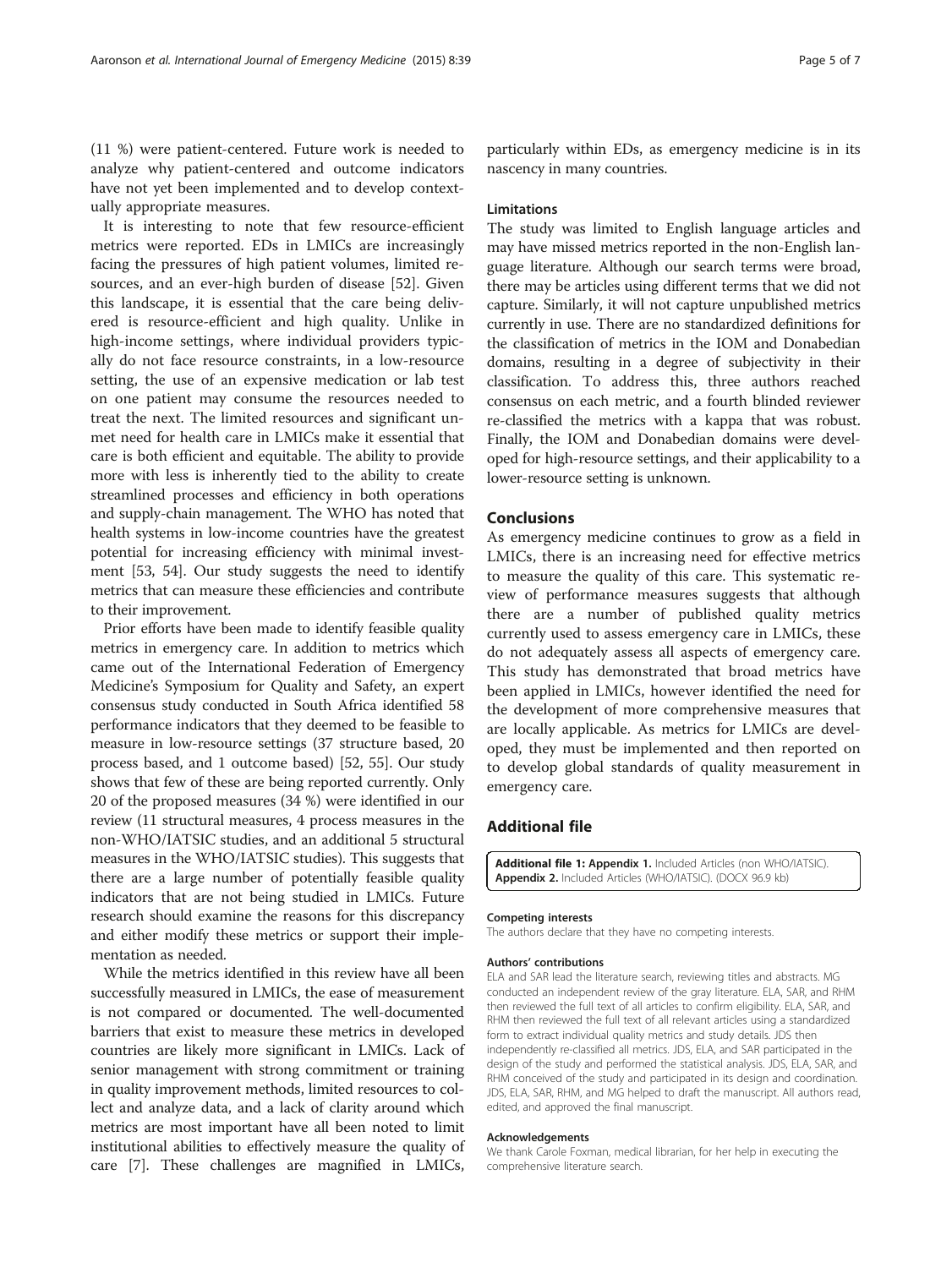#### <span id="page-6-0"></span>Author details

<sup>1</sup>Department of Emergency Medicine, Brigham and Women's Hospital, 75 Francis Street, Boston, MA 02115, USA. <sup>2</sup> Harvard Affiliated Emergency Medicine Residency, Brigham and Women's Hospital/Massachusetts General Hospital, Boston, MA, USA. <sup>3</sup>Department of Emergency Medicine, Harvard Medical School, Boston, MA, USA. <sup>4</sup>Center for Clinical Excellence, Brigham and Women's Hospital, Boston, MA, USA. <sup>5</sup>Department of Emergency Medicine, Massachusetts General Hospital, 55 Fruit Street, Boston, MA, USA.

#### Received: 17 April 2015 Accepted: 16 October 2015 Published online: 31 October 2015

#### References

- 1. Hofman K, Primack A, Keusch G, Hrynkow S. Addressing the growing burden of trauma and injury in low- and middle-income countries. Am J Public Health. 2005;95(1):13–7.
- 2. Murray CJ, Lopez AD. The global burden of disease: a comprehensive assessment of mortality and disability from diseases, injuries, and risk factors in 1990 and projected to 2020. Cambridge, MA: Harvard University Press; 1996.
- 3. Murray CJL, Lopez AD. Global health statistics: a compendium of incidence prevalence and mortality estimates for over 200 conditions. Cambridge, MA: Harvard University Press; 1996.
- 4. Anderson P, Petrino R, Halpern P, Tintinalli J. The globalization of emergency medicine and its importance for public health. Bull World Health Organ. 2006;84(10):835–39.
- 5. World Bank. Minimum package of health services: criteria, method and data. Washington (DC): World Bank; 1995.
- 6. Gove S. Integrated management of childhood illness by outpatient health workers: technical basis and overview. Bull World Health Organ. 1997;75:7–24.
- 7. Graff L, Stevens C, Spaite D, Foody J. Measuring and improving quality in emergency medicine. Acad Emerg Med. 2002;9(11):1091–107.
- 8. Sørup CM, Jacobsen P, Folberg JL. Evaluation of emergency department performance—a systematic review on recommended performance and quality-in-care measures. Scand J Trauma Resusc Emerg Med. 2013;21(62):1–14.
- 9. Lindsay P, Schull M, Bronskill S, Anderson G. The development of indicators to measure the quality of clinical care in emergency departments following a modified-Delphi approach. Acad Emerg Med. 2002;9:1131–39.
- 10. Scott KW, Jha AK. Putting quality on the global health agenda. N Engl J Med. 2014;371(1):3–5.
- 11. Beattie E, Mackway-Jones K. A Delphi study to identify performance indicators for emergency medicine. Emerg Med J. 2004;21:47–50.
- 12. The World Bank. World Bank List of Economies. 2013. Accessed January 8, 2014; Available from: [http://data.worldbank.org/about/country-classifications/](http://data.worldbank.org/about/country-classifications/country-and-lending-groups) [country-and-lending-groups](http://data.worldbank.org/about/country-classifications/country-and-lending-groups)
- 13. Institute of Medicine. Crossing the quality chasm: a new health system for the twenty-first century. Washington, DC: National Academies Press; 2001.
- 14. Donabedian A. Evaluating the quality of medical care. Milbank Mem Fund Q. 1996;44:166–203.
- 15. Achan J, Tibenderana J, Kyabayinze D, Mawejje H, Mugizi R, Mpeka B, et al. Case management of severe malaria—a forgotten practice: experiences from health facilities in Uganda. PLos One. 2011;6(3):e17053.
- 16. Adamu A, Maigatari M, Lawal K, Iliyasu M. Waiting time for emergency abdominal surgery in Zaria, Nigeria. Afr Health Sci. 2010;10(1):46–53.
- 17. Akoglu S, Topacoglu H, Karcioglu O, Cimrin AH. Do the residents in the emergency department appropriately manage patients with acute asthma attach? A study of self-criticism. Adv Ther. 2004;21(6):348–56.
- 18. Borlina LP, Silva EL C e, Ghislandi G, Timi JRR. Emergency-room doctors' knowledge about oral anticoagulants and its management. J Vasc Bras. 2010;9(2):24–8.
- 19. Chadha R, Singh A, Kalra J. Lean and queuing integration for the transformation of health care processes. Clin Gov. 2012;17(3):191–99.
- 20. Cinar O, Turkan H, Duzok E, Sener S, Uzun A, Durusu M, et al. Do we know how to use oxygen properly in the emergency department. J Clin Anal Med. 2010;1(3):1–3.
- 21. Goel A, Kumar S, Bagga M. Epidemiological and Trauma Injury and Severity Score (TRISS) analysis of trauma patients at a tertiary care centre in India. Natl Med J India. 2004;17(4):186–89.
- 22. Hashami Z, Haider A, Zafar SN, Kisat M, Moosa A, Siddiqui F, et al. Hospital-based trauma quality improvement initiatives: first step toward improving trauma outcomes in the developing world. J Trauma Acute Care Surg. 2013;75(1):60–8.
- 23. Idro R, Aloyo J. Manifestations, quality of emergency care and outcome of severe malaria in Mulago Hospital, Uganda. Afr Health Sci. 2004;4(1):50–7.
- 24. Jalili M, Shalileh K, Mojtahed A, Mojtahed M, Moradi-Lakeh M. Identifying causes of laboratory turnaround time delay in the emergency department. Arch Iran Med. 2012;15(12):759–63.
- 25. Kirenga JB, Okot-Nwang M. The proportion of asthma and patterns of asthma medications prescriptions among adult patients in the chest, accident and emergency units of a tertiary health care facility in Uganda. Afr Health Sci. 2012;12(1):48–53.
- 26. Loch A, Twin T, Zakaria IM, Abidin I, Ahmad WA, Hautmann O. Failure to improve door-to-needle time by switching to emergency physician-initiated thrombolysis for ST elevation myocardial infarction. Postgrad Med J. 2013;89:335–39.
- 27. Salleh FM, Fathil SM, Ahmad Z, Che'Man Z. Early goal-directed therapy in the management of severe sepsis/septic shock in an academic emergency department in Malaysia. Crit Care Shock. 2010;13:91–7.
- 28. Nayeri ND, Aghajani M. Patients' privacy and satisfaction in the emergency department: a descriptive analytical study. Nurs Ethics. 2012;17(2):167–77.
- 29. Nguyen HB, Kuan WS, Batech M, Shrikhande P, Mahadevan M, Li CH, et al. Outcome effectiveness of the severe sepsis resuscitation bundle with addition of lactate clearance as a bundle item: a multi-national evaluation. Crit Care. 2011;15(5):R229.
- 30. Nolan T, Angos P, Cunha AJ, Muhe L, Qazi S, Simoes EA, et al. Quality of hospital care for seriously ill children in less-developed countries. Lancet. 2001;357:106–10.
- 31. Oliveira AC, Marziale MH, Paiva MH, Lopes AC. Knowledge and attitude regarding standard precautions in a Brazilian public emergency service: a cross-sectional study. Rev Esc Enferm USP. 2009;43(2):313–19.
- 32. Onwukike M, Olaloye OA, Oni OO. Teaching hospital perspective of the quality of trauma care in Lagos, Nigeria. World J Surg. 2001;25(1):112–15.
- 33. Parekh K, Russ S, Amsalem DA, Rambaran N, Wright SW. Who leaves the emergency department without being seen? A public hospital experience in Georgetown, Guyana. BMC Emerg Med. 2013;13:10.
- 34. Payal P, Sonu G, Anil GK, Prachi V. Management of polytrauma patients in emergency department: an experience of a tertiary care health institution of northern India. World J Emerg Med. 2013;4(1):15–9.
- 35. Razzak JA, Hyder AA, Akhtar T, Khan M, Khan UR. Assessing emergency medical care in low income countries: a pilot study from Pakistan. BMC Emerg Med. 2008;8:8.
- 36. Rauf W, Blitz JJ, Geyser MM, Rauf A. Quality improvement cycles that reduced waiting times at Tshwane District Hospital Emergency Department. SA Fam Pract. 2008;50(6):43–43e.
- 37. Rehmani R. Emergency section and overcrowding in a University Hospital of Karachi, Pakistan. J Pak Med Assoc. 2004;54(4):233–36.
- 38. Shahid M, Hameed K, Iqbal R, Afzal O, Nakeer R, Razzak J. Accuracy of diagnosis and relationship with quality of emergency medicine training program. J Coll Physicians Surg Pak. 2012;22(2):342–43.
- 39. Sultana A, Riaz R, Hameed S, Syed Arshad S, Iffat T, Arshia B, et al. Patient satisfaction in emergency department of District Head Quarters Hospital, Rawalpindi. Rawal Med J. 2010;35(1):85–90.
- 40. Tamburini G, Di Mario S, Maggi RS, Vilariam JN, Grove S. Evaluation of guidelines for emergency triage assessment and treatment in developing countries. Arch Dis Child. 1999;81(6):478–82.
- 41. Waxman MH, Kimaiyo S, Ongaro N, Wools-Kaloustian KK, Fanigan TP, Carter EJ. Initial outcomes of an emergency department rapid HIV testing program in western Kenya. AIDS Patient Care STDS. 2007;21(12):981–86.
- 42. Ye L, Zhou G, He X, Shen W, Gan J, Zhang M. Prolonged length of stay in the emergency department in high-acuity patients at a Chinese tertiary hospital. Emerg Med Australasia. 2012;24:634–40.
- 43. Aboutanos MB, Mora F, Rodas E, Salamea J, Parra MO, Salgado E, et al. Ratification of IATSIC/WHO's guidelines for essential trauma care assessment in the South American region. World J Surg. 2010;34(11):2735–44.
- 44. Arreola-Risa C, Mock C, Vega Rivera F, Romero Hicks E, Guzmán Solana F, Porras Ramírez G, et al. Evaluating trauma care capabilities in Mexico with the World Health Organization's Guidelines for Essential Trauma Care publication. Rev Panam Salud Publica. 2006;19(2):94–103.
- 45. Hanche-Olsen TP, Alemu L, Viste A, Wisborg T, Hansen KS. Trauma care in Africa: a status report from Botswana, guided by the World Health Organization's "Guidelines for Essential Trauma Care.". World J Surg. 2012;36(10):2371–83.